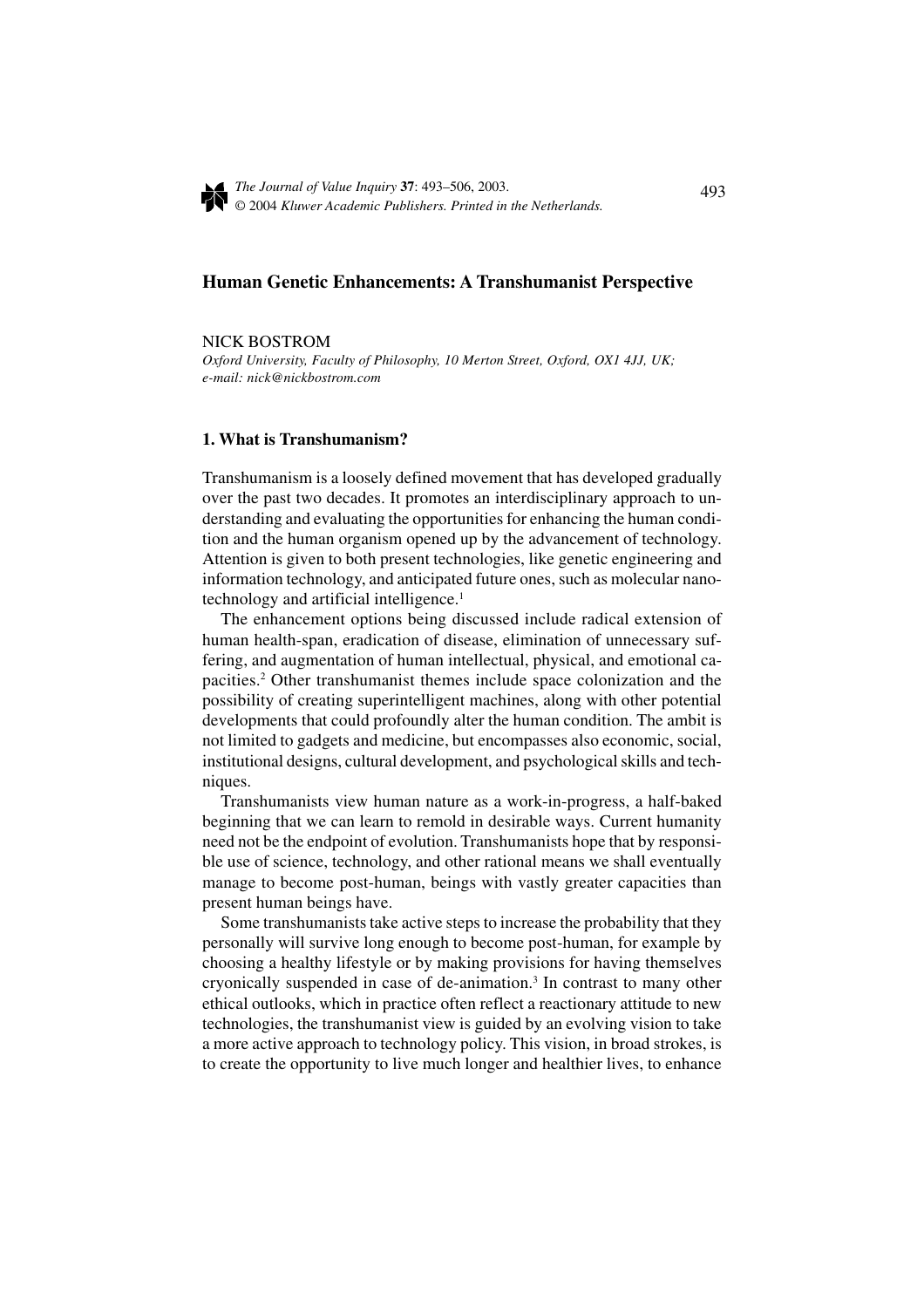our memory and other intellectual faculties, to refine our emotional experiences and increase our subjective sense of well-being, and generally to achieve a greater degree of control over our own lives. This affirmation of human potential is offered as an alternative to customary injunctions against playing God, messing with nature, tampering with our human essence, or displaying punishable hubris.

Transhumanism does not entail technological optimism. While future technological capabilities carry immense potential for beneficial deployments, they also could be misused to cause enormous harm, ranging all the way to the extreme possibility of intelligent life becoming extinct. Other potential negative outcomes include widening social inequalities or a gradual erosion of the hard-to-quantify assets that we care deeply about but tend to neglect in our daily struggle for material gain, such as meaningful human relationships and ecological diversity. Such risks must be taken very seriously, as thoughtful transhumanists fully acknowledge.4

Transhumanism has roots in secular humanist thinking, yet is more radical in that it promotes not only traditional means of improving human nature, such as education and cultural refinement, but also direct application of medicine and technology to overcome some of our basic biological limits.

# **2. A Core Transhumanist Value: Exploring the Post-human Realm**

The range of thoughts, feelings, experiences, and activities that are accessible to human organisms presumably constitute only a tiny part of what is possible. There is no reason to think that the human mode of being is any more free of limitations imposed by our biological nature than are the modes of being of other animals. Just as chimpanzees lack the brainpower to understand what it is like to be human, so too do we lack the practical ability to form a realistic intuitive understanding of what it would be like to be post-human.

This point is distinct from any principled claims about impossibility. We need not assert that post-human beings would not be Turing computable or that their concepts could not be expressed by any finite sentences in human language. The impossibility is more like the impossibility for us to visualize a twenty-dimensional hypersphere or to read, with perfect recollection and understanding, every book in the Library of Congress. Our own current mode of being, therefore, spans but a minute subspace of what is possible or permitted by the physical constraints of the universe. It is not farfetched to suppose that there are parts of this larger space that represent extremely valuable ways of living, feeling, and thinking.

We can conceive of aesthetic and contemplative pleasures whose blissfulness vastly exceeds what any human being has yet experienced. We can imagine beings that reach a much greater level of personal development and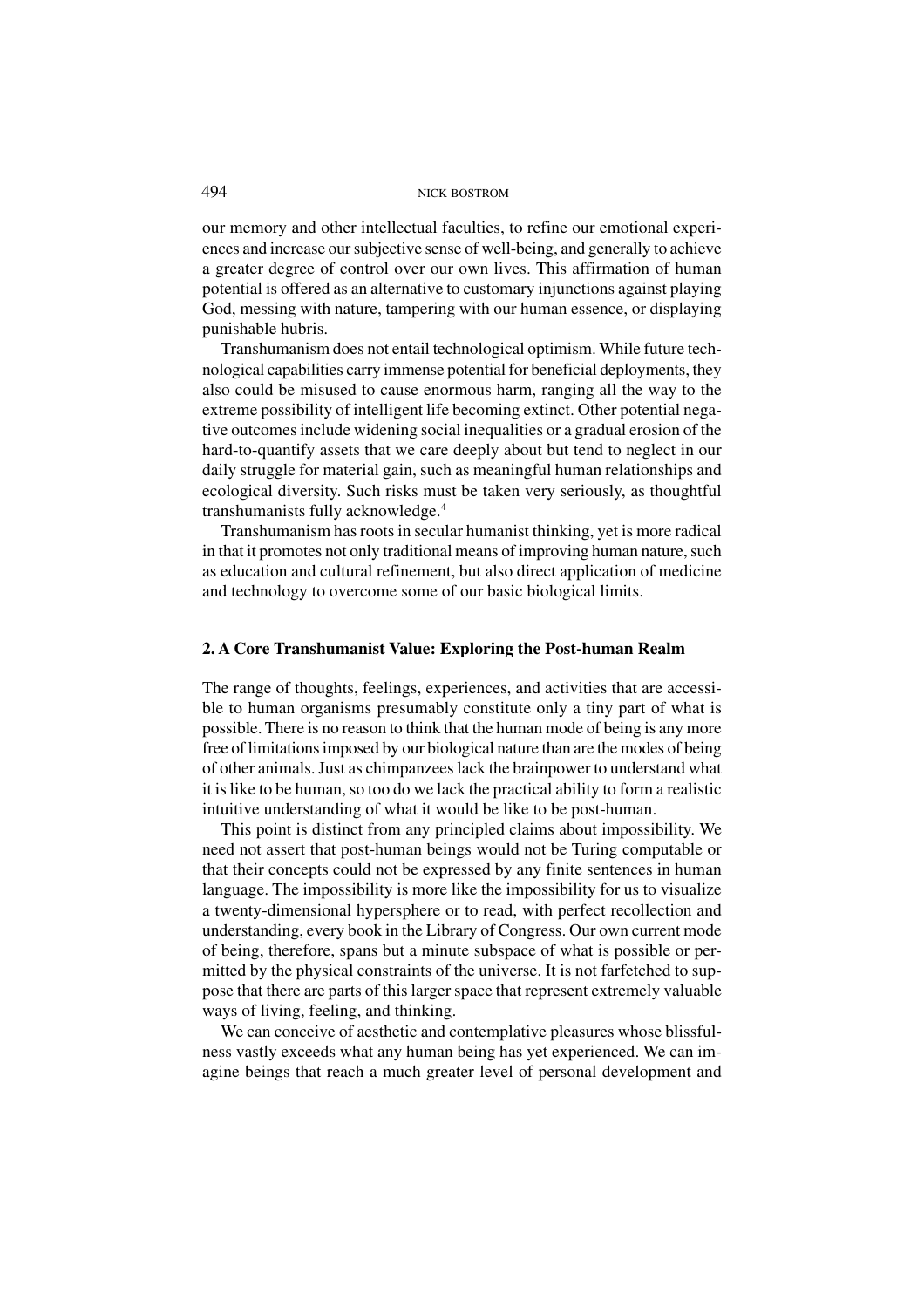maturity than current human beings do, because they have the opportunity to live for hundreds or thousands of years with full bodily and psychic vigor. We can conceive of beings that are much smarter than us, that can read books in seconds, that are much more brilliant philosophers than we are, that can create artworks, which, even if we could understand them only on the most superficial level, would strike us as wonderful masterpieces. We can imagine love that is stronger, purer, and more secure than any human being has yet harbored. Our everyday intuitions about values are constrained by the narrowness of our experience and the limitations of our powers of imagination. We should leave room in our thinking for the possibility that as we develop greater capacities, we shall come to discover values that will strike us as being of a far higher order than those we can realize as un-enhanced biological humans beings.

The conjecture that there are greater values than we can currently fathom does not imply that values are not defined in terms of our current dispositions. Take, for example, a dispositional theory of value such as the one described by David Lewis.<sup>5</sup> According to Lewis's theory, something is a value for you if and only if you would want to want it if you were perfectly acquainted with it and you were thinking and deliberating as clearly as possible about it. On this view, there may be values that we do not currently want, and that we do not even currently want to want, because we may not be perfectly acquainted with them or because we are not ideal deliberators. Some values pertaining to certain forms of post-human existence may well be of this sort; they may be values for us now, and they may be so in virtue of our current dispositions, and yet we may not be able to fully appreciate them with our current limited deliberative capacities and our lack of the receptive faculties required for full acquaintance with them. This point is important because it shows that the transhumanist view that we ought to explore the realm of post-human values does not entail that we should forego our current values. The post-human values can be our current values, albeit ones that we have not yet clearly comprehended. Transhumanism does not require us to say that we should favor post-human beings over human beings, but that the right way of favoring human beings is by enabling us to realize our ideals better and that some of our ideals may well be located outside the space of modes of being that are accessible to us with our current biological constitution.

We can overcome many of our biological limitations. It is possible that there are some limitations that are impossible for us to transcend, not only because of technological difficulties but on metaphysical grounds. Depending on what our views are about what constitutes personal identity, it could be that certain modes of being, while possible, are not possible for us, because any being of such a kind would be so different from us that they could not be us. Concerns of this kind are familiar from theological discussions of the afterlife. In Christian theology, some souls will be allowed by God to go to heaven after their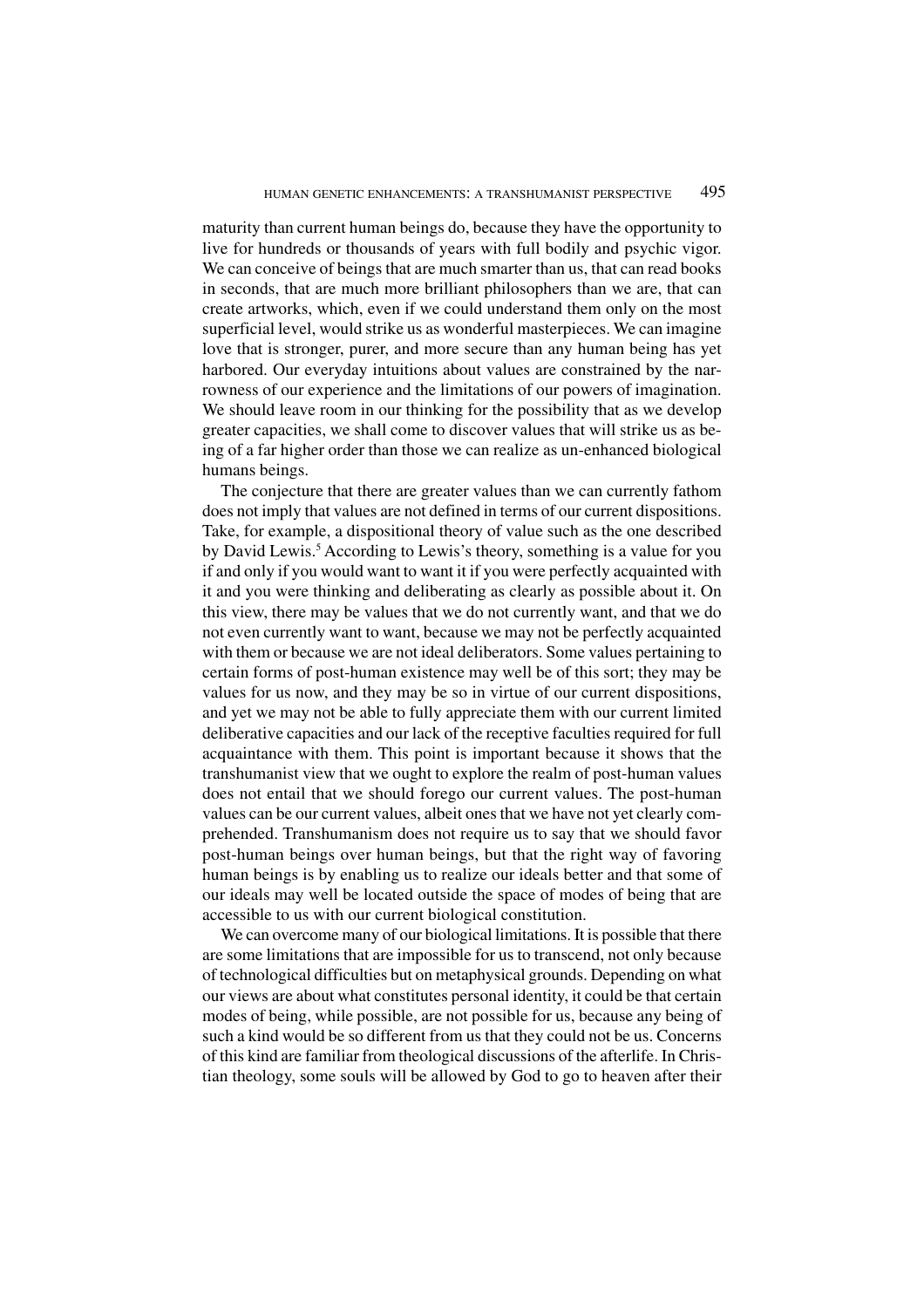time as corporal creatures is over. Before being admitted to heaven, the souls would undergo a purification process in which they would lose many of their previous bodily attributes. Skeptics may doubt that the resulting minds would be sufficiently similar to our current minds for it to be possible for them to be the same person. A similar predicament arises within transhumanism: if the mode of being of a post-human being is radically different from that of a human being, then we may doubt whether a post-human being could be the same person as a human being, even if the post-human being originated from a human being.

We can, however, envision many enhancements that would not make it impossible for the post-transformation someone to be the same person as the pre-transformation person. A person could obtain considerable increased life expectancy, intelligence, health, memory, and emotional sensitivity, without ceasing to exist in the process. A person's intellectual life can be transformed radically by getting an education. A person's life expectancy can be extended substantially by being unexpectedly cured from a lethal disease. Yet these developments are not viewed as spelling the end of the original person. In particular, it seems that modifications that add to a person's capacities can be more substantial than modifications that subtract, such as brain damage. If most of someone currently is, including her most important memories, activities, and feelings, is preserved, then adding extra capacities on top of that would not easily cause the person to cease to exist.

Preservation of personal identity, especially if this notion is given a narrow construal, is not everything. We can value other things than ourselves, or we might regard it as satisfactory if some parts or aspects of ourselves survive and flourish, even if that entails giving up some parts of ourselves such that we no longer count as being the same person. Which parts of ourselves we might be willing to sacrifice may not become clear until we are more fully acquainted with the full meaning of the options. A careful, incremental exploration of the post-human realm may be indispensable for acquiring such an understanding, although we may also be able to learn from each other's experiences and from works of the imagination. Additionally, we may favor future people being posthuman rather than human, if the posthuman beings would lead lives more worthwhile than the alternative humans would lead. Any reasons stemming from such considerations would not depend on the assumption that we ourselves could become posthuman beings.

Transhumanism promotes the quest to develop further so that we can explore hitherto inaccessible realms of value. Technological enhancement of human organisms is a means that we ought to pursue to this end. There are limits to how much can be achieved by low-tech means such as education, philosophical contemplation, moral self-scrutiny and other such methods proposed by classical philosophers with perfectionist leanings, including Plato, Aristotle, and Nietzsche, or by means of creating a fairer and better society,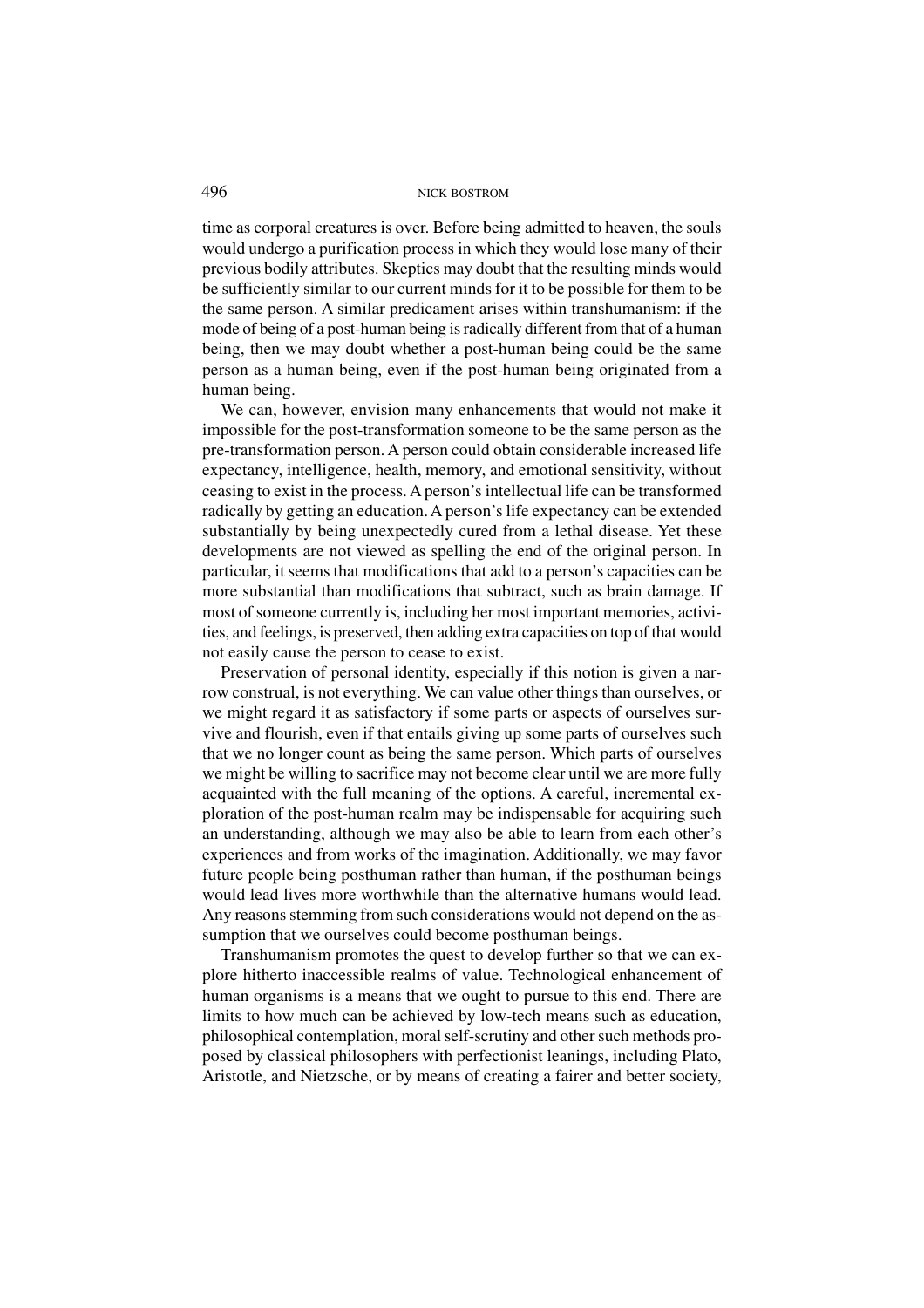as envisioned by social reformists such as Marx or Martin Luther King. This is not to denigrate what we can do with the tools we have today. Yet ultimately, transhumanists hope to go further.

# **3. The Morality of Human Germ-Line Genetic Engineering**

Most potential human enhancement technologies have so far received scant attention in the ethics literature. One exception is genetic engineering, the morality of which has been extensively debated in recent years. To illustrate how the transhumanist approach can be applied to particular technologies, we shall therefore now turn to consider the case of human germ-line genetic enhancements.

Certain types of objection against germ-line modifications are not accorded much weight by a transhumanist interlocutor. For instance, objections that are based on the idea that there is something inherently wrong or morally suspect in using science to manipulate human nature are regarded by transhumanists as wrongheaded. Moreover, transhumanists emphasize that particular concerns about negative aspects of genetic enhancements, even when such concerns are legitimate, must be judged against the potentially enormous benefits that could come from genetic technology successfully employed.<sup>6</sup> For example, many commentators worry about the psychological effects of the use of germline engineering. The ability to select the genes of our children and to create so-called designer babies will, it is claimed, corrupt parents, who will come to view their children as mere products.7 We will then begin to evaluate our offspring according to standards of quality control, and this will undermine the ethical ideal of unconditional acceptance of children, no matter what their abilities and traits. Are we really prepared to sacrifice on the altar of consumerism even those deep values that are embodied in traditional relationships between child and parents? Is the quest for perfection worth this cultural and moral cost? A transhumanist should not dismiss such concerns as irrelevant. Transhumanists recognize that the depicted outcome would be bad. We do not want parents to love and respect their children less. We do not want social prejudice against people with disabilities to get worse. The psychological and cultural effects of commodifying human nature are potentially important.

But such dystopian scenarios are speculations. There is no firm ground for believing that the alleged consequences would actually happen. What relevant evidence we have, for instance regarding the treatment of children who have been conceived through the use of in vitro fertilization or embryo screening, suggests that the pessimistic prognosis is alarmist. Parents will in fact love and respect their children even when artificial means and conscious choice play a part in procreation.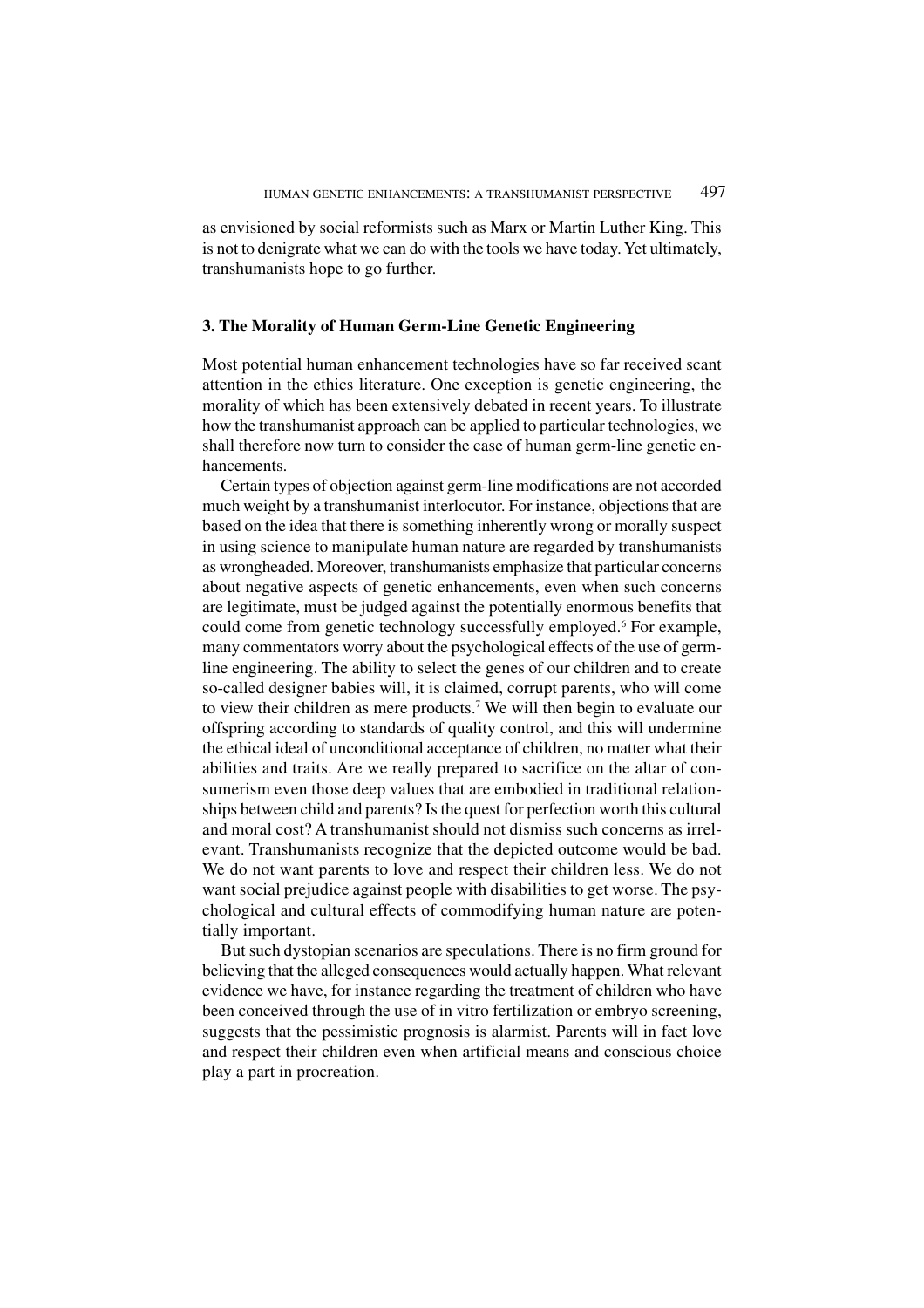We might speculate, instead, that germ-line enhancements will lead to more love and parental dedication. Some mothers and fathers might find it easier to love a child who, thanks to enhancements, is bright, beautiful, healthy, and happy. The practice of germ-line enhancement might lead to better treatment of people with disabilities, because a general demystification of the genetic contributions to human traits could make it clearer that people with disabilities are not to blame for their disabilities and a decreased incidence of some disabilities could lead to more assistance being available for the remaining affected people to enable them to live full, unrestricted lives through various technological and social supports. Speculating about possible psychological or cultural effects of germ-line engineering can therefore cut both ways. Good consequences no less than bad ones are possible. In the absence of sound arguments for the view that the negative consequences would predominate, such speculations provide no reason against moving forward with the technology.

Ruminations over hypothetical side-effects may serve to make us aware of things that could go wrong so that we can be on the lookout for untoward developments. By being aware of the perils in advance, we will be in a better position to take preventive countermeasures. For instance, if we think that some people would fail to realize that a human clone would be a unique person deserving just as much respect and dignity as any other human being, we could work harder to educate the public on the inadequacy of genetic determinism. The theoretical contributions of well-informed and reasonable critics of germline enhancement could indirectly add to our justification for proceeding with germ-line engineering. To the extent that the critics have done their job, they can alert us to many of the potential untoward consequences of germ-line engineering and contribute to our ability to take precautions, thus improving the odds that the balance of effects will be positive. There may well be some negative consequences of human germ-line engineering that we will not forestall, though of course the mere existence of negative effects is not a decisive reason not to proceed. Every major technology has some negative consequences. Only after a fair comparison of the risks with the likely positive consequences can any conclusion based on a cost-benefit analysis be reached.

In the case of germ-line enhancements, the potential gains are enormous. Only rarely, however, are the potential gains discussed, perhaps because they are too obvious to be of much theoretical interest. By contrast, uncovering subtle and non-trivial ways in which manipulating our genome could undermine deep values is philosophically a lot more challenging. But if we think about it, we recognize that the promise of genetic enhancements is anything but insignificant. Being free from severe genetic diseases would be good, as would having a mind that can learn more quickly, or having a more robust immune system. Healthier, wittier, happier people may be able to reach new levels culturally. To achieve a significant enhancement of human capacities would be to embark on the transhuman journey of exploration of some of the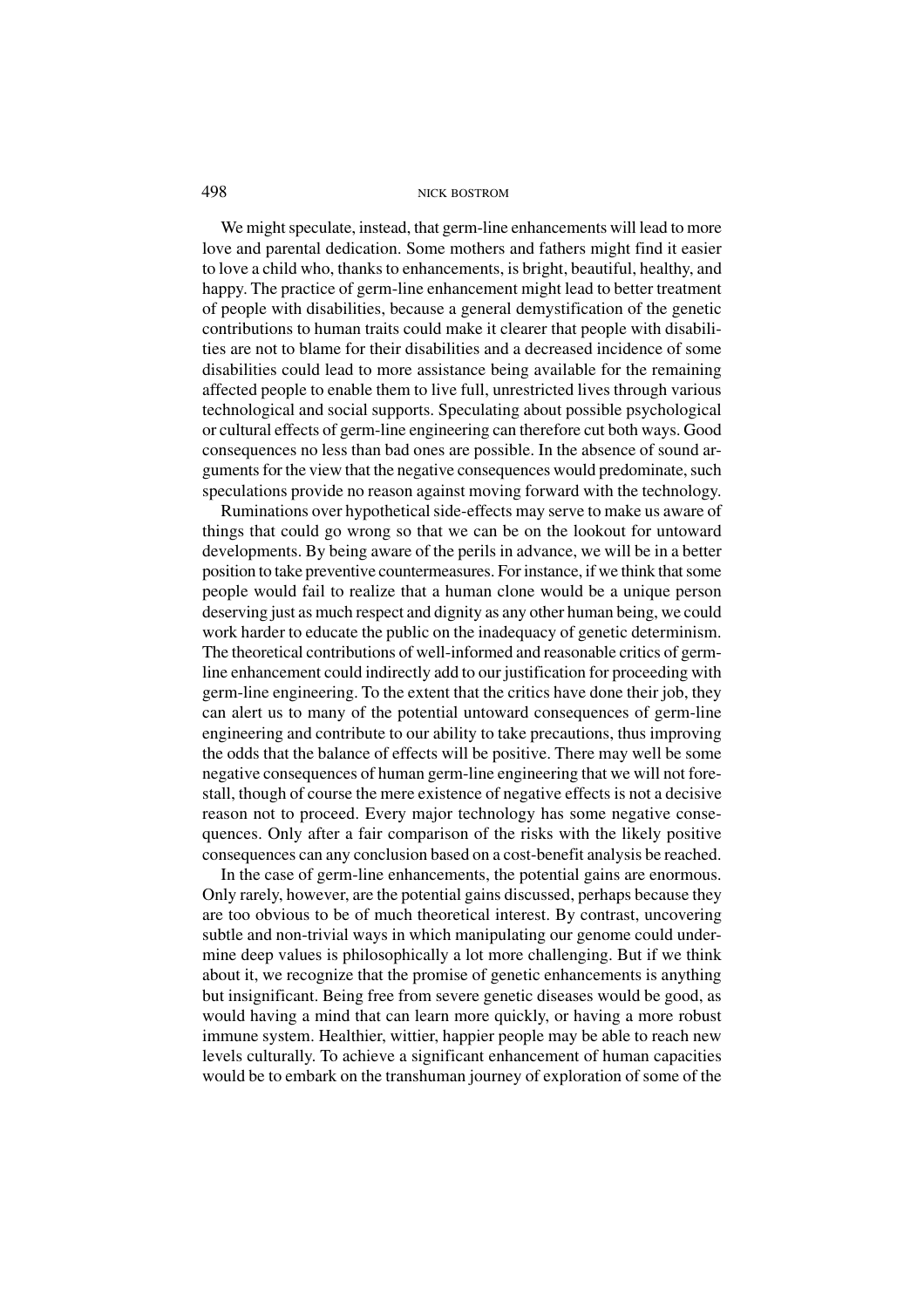modes of being that are not accessible to us as we are currently constituted, possibly to discover and to instantiate important new values. On an even more basic level, genetic engineering holds great potential for alleviating unnecessary human suffering. Every day that the introduction of effective human genetic enhancement is delayed is a day of lost individual and cultural potential, and a day of torment for many unfortunate sufferers of diseases that could have been prevented. Seen in this light, proponents of a ban or a moratorium on human genetic modification must take on a heavy burden of proof in order to have the balance of reason tilt in their favor. Transhumanists conclude that the challenge has not been met.

# **4. Should Human Reproduction be Regulated?**

One way of going forward with genetic engineering is to permit everything, leaving all choices to parents. While this attitude may be consistent with transhumanism, it is not the best transhumanist approach. One thing that can be said for adopting a libertarian stance in regard to human reproduction is the sorry track record of socially planned attempts to improve the human gene pool. The list of historical examples of state intervention in this domain ranges from the genocidal horrors of the Nazi regime, to the incomparably milder but still disgraceful semi-coercive sterilization programs of mentally impaired individuals favored by many well-meaning socialists in the past century, to the controversial but perhaps understandable program of the current Chinese government to limit population growth. In each case, state policies interfered with the reproductive choices of individuals. If parents had been left to make the choices for themselves, the worst transgressions of the eugenics movement would not have occurred. Bearing this in mind, we ought to think twice before giving our support to any proposal that would have the state regulate what sort of children people are allowed to have and the methods that may be used to conceive them.<sup>8</sup>

We currently permit governments to have a role in reproduction and childrearing and we may reason by extension that there would likewise be a role in regulating the application of genetic reproductive technology. State agencies and regulators play a supportive and supervisory role, attempting to promote the interests of the child. Courts intervene in cases of child abuse or neglect. Some social policies are in place to support children from disadvantaged backgrounds and to ameliorate some of the worst inequities suffered by children from poor homes, such as through the provision of free schooling. These measures have analogues that apply to genetic enhancement technologies. For example, we ought to outlaw genetic modifications that are intended to damage the child or limit its opportunities in life, or that are judged to be too risky. If there are basic enhancements that would be beneficial for a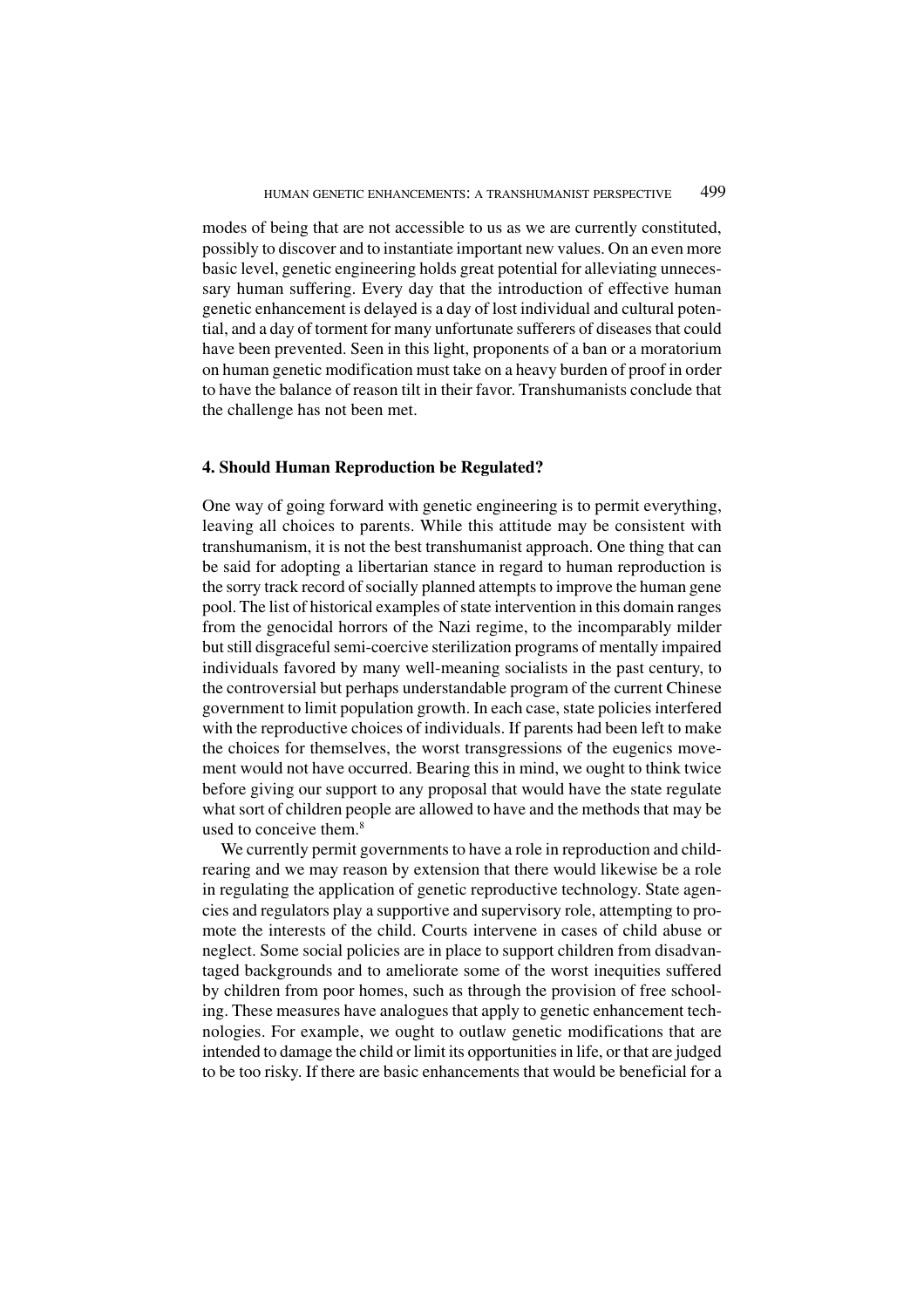child but that some parents cannot afford, then we should consider subsidizing those enhancements, just as we do with basic education. There are grounds for thinking that the libertarian approach is less appropriate in the realm of reproduction than it is in other areas. In reproduction, the most important interests at stake are those of the child-to-be, who cannot give his or her advance consent or freely enter into any form of contract. As it is, we currently approve of many measures that limit parental freedoms. We have laws against child abuse and child neglect. We have obligatory schooling. In some cases, we can force needed medical treatment on a child, even against the wishes of its parents.

There is a difference between these social interventions with regard to children and interventions aimed at genetic enhancements. While there is a consensus that nobody should be subjected to child abuse and that all children should have at least a basic education and should receive necessary medical care, it is unlikely that we will reach an agreement on proposals for genetic enhancements any time soon. Many parents will resist such proposals on principled grounds, including deep-seated religious or moral convictions. The best policy for the foreseeable future may therefore be to not legally require any genetic enhancements, except perhaps in extreme cases for which there is no alternative treatment. Even in such cases, it is dubious that the social climate in many countries is ready for mandatory genetic interventions.

The scope for ethics and public policy, however, extend far beyond the passing of laws requiring or banning specific interventions. Even if a given enhancement option is neither outlawed nor legally required, we may still seek to discourage or encourage its use in a variety of ways. Through subsidies and taxes, research-funding policies, genetic counseling practices and guidelines, laws regulating genetic information and genetic discrimination, provision of health care services, regulation of the insurance industry, patent law, education, and through the allocation of social approbation and disapproval, we may influence the direction in which particular technologies are applied. We may appropriately ask, with regard to genetic enhancement technologies, which types of applications we ought to promote or discourage.

## **5. Which Modifications Should Be Promoted and which Discouraged?**

An externality, as understood by economists, is a cost or a benefit of an action that is not carried by a decision-maker. An example of a negative externality might be found in a firm that lowers its production costs by polluting the environment. The firm enjoys most of the benefits while escaping the costs, such as environmental degradation, which may instead paid by people living nearby. Externalities can also be positive, as when people put time and effort into creating a beautiful garden outside their house. The effects are enjoyed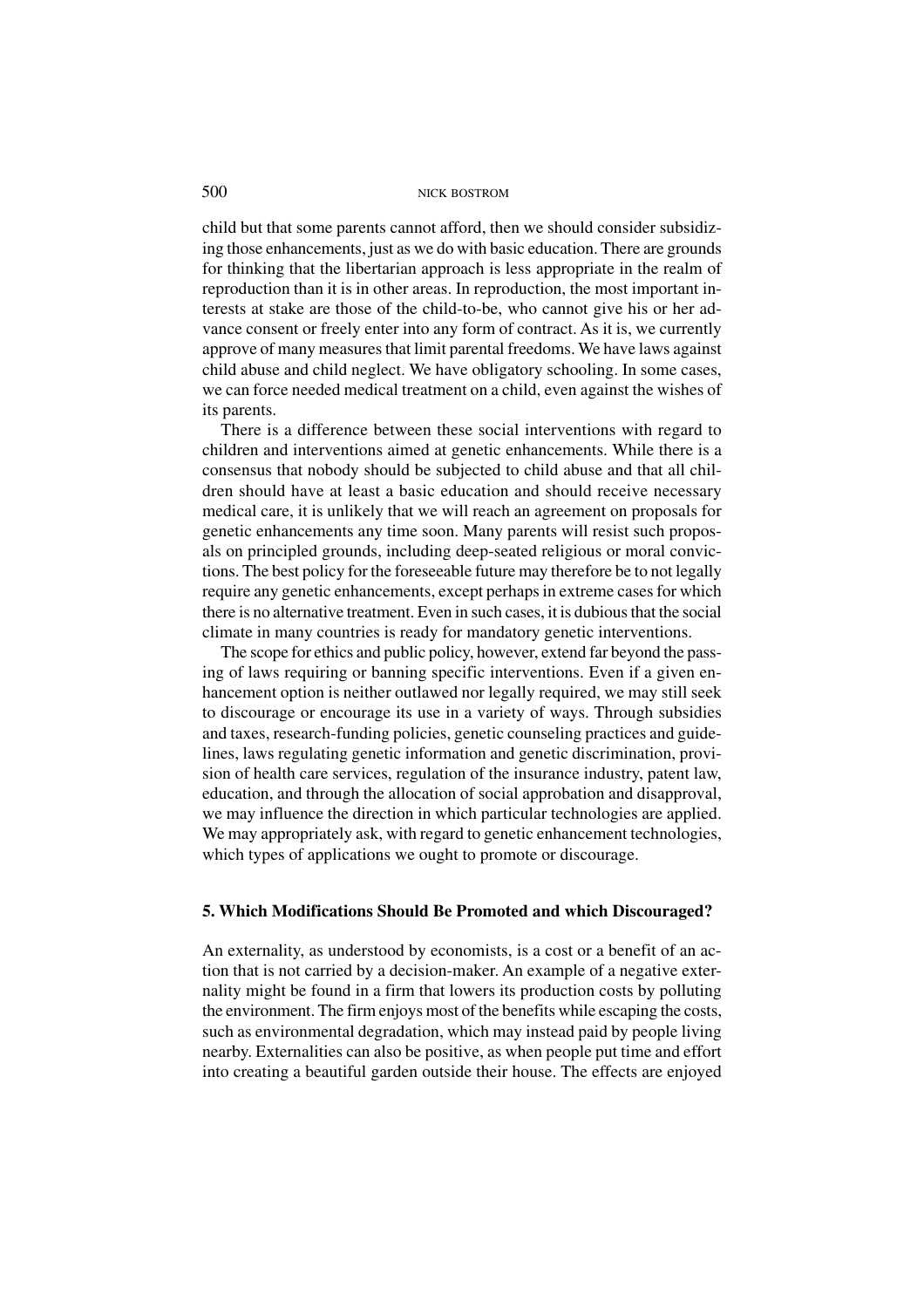not exclusively by the gardeners but spill over to passersby. As a rule of thumb, sound social policy and social norms would have us internalize many externalities so that the incentives of producers more closely match the social value of production. We may levy a pollution tax on the polluting firm, for instance, and give our praise to the home gardeners who beautify the neighborhood.

Genetic enhancements aimed at the obtainment of goods that are desirable only in so far as they provide a competitive advantage tend to have negative externalities. An example of such a positional good, as economists call them, is stature. There is evidence that being tall is statistically advantageous, at least for men in Western societies. Taller men earn more money, wield greater social influence, and are viewed as more sexually attractive. Parents wanting to give their child the best possible start in life may rationally choose a genetic enhancement that adds an inch or two to the expected length of their offspring. Yet for society as a whole, there seems to be no advantage whatsoever in people being taller. If everybody grew two inches, nobody would be better off than they were before. Money spent on a positional good like length has little or no net effect on social welfare and is therefore, from society's point of view, wasted.

Health is a very different type of good. It has intrinsic benefits. If we become healthier, we are personally better off and others are not any worse off. There may even be a positive externality of enhancing ours own health. If we are less likely to contract a contagious disease, others benefit by being less likely to get infected by us. Being healthier, we may also contribute more to society and consume less of publicly funded healthcare.

If we were living in a simple world where people were perfectly rational self-interested economic agents and where social policies had no costs or unintended effects, then the basic policy prescription regarding genetic enhancements would be relatively straightforward. We should internalize the externalities of genetic enhancements by taxing enhancements that have negative externalities and subsidizing enhancements that have positive externalities. Unfortunately, crafting policies that work well in practice is considerably more difficult. Even determining the net size of the externalities of a particular genetic enhancement can be difficult. There is clearly an intrinsic value to enhancing memory or intelligence in as much as most of us would like to be a bit smarter, even if that did not have the slightest effect on our standing in relation to others. But there would also be important externalities, both positive and negative. On the negative side, others would suffer some disadvantage from our increased brainpower in that their own competitive situation would be worsened. Being more intelligent, we would be more likely to attain high-status positions in society, positions that would otherwise have been enjoyed by a competitor. On the positive side, others might benefit from enjoying witty conversations with us and from our increased taxes.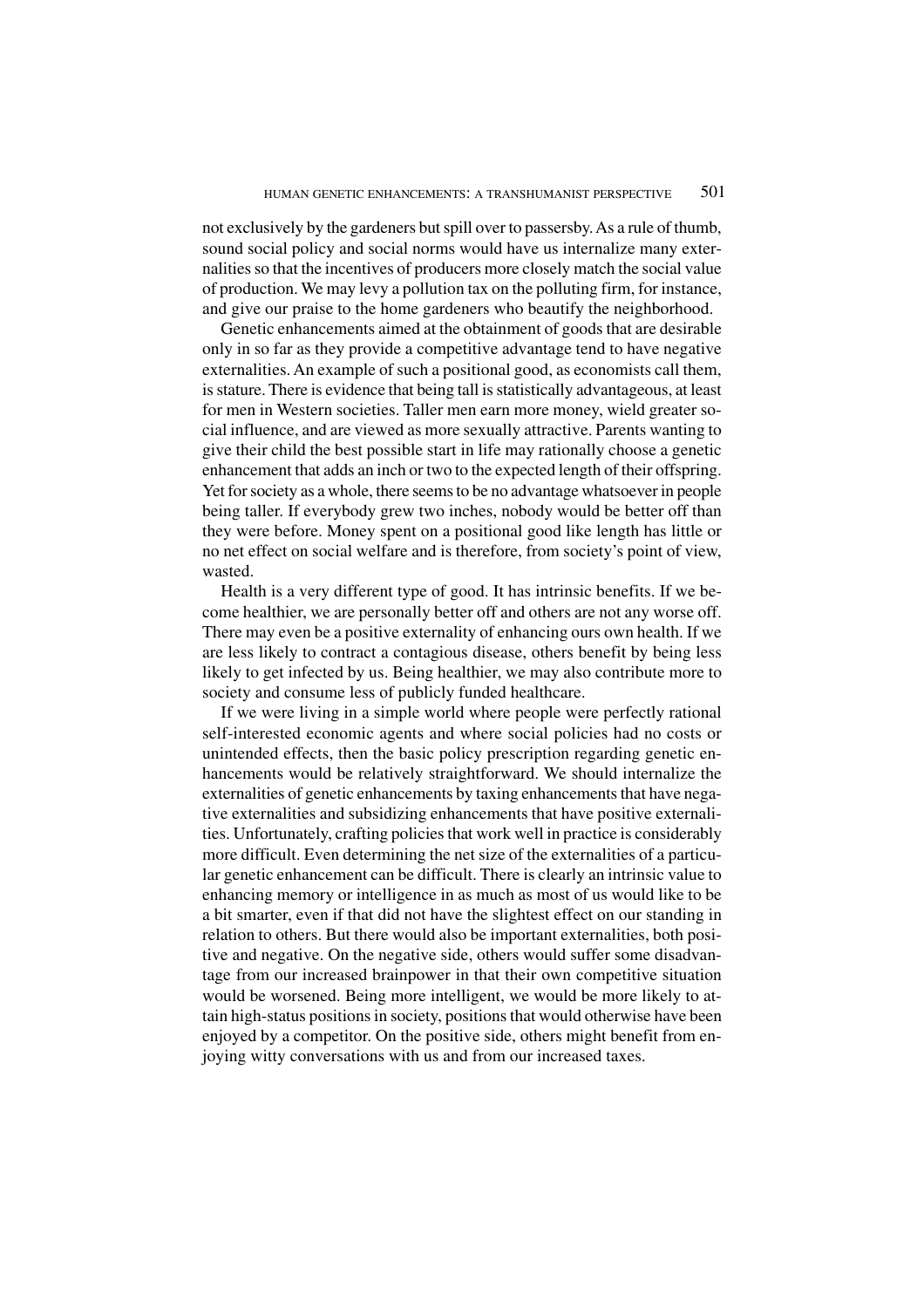If in the case of intelligence enhancement the positive externalities outweigh the negative ones, then a *prima facie* case exists not only for permitting genetic enhancements aimed at increasing intellectual ability, but for encouraging and subsidizing them too. Whether such policies remain a good idea when all practicalities of implementation and political realities are taken into account is another matter. But at least we can conclude that an enhancement that has both significant intrinsic benefits for an enhanced individual and net positive externalities for the rest of society should be encouraged. By contrast, enhancements that confer only positional advantages, such as augmentation of stature or physical attractiveness, should not be socially encouraged, and we might even attempt to make a case for social policies aimed at reducing expenditure on such goods, for instance through a progressive tax on consumption.9

## **6. The Issue of Equality**

One important kind of externality in germ-line enhancements is their effects on social equality. This has been a focus for many opponents of germ-line genetic engineering who worry that it will widen the gap between haves and have-nots. Today, children from wealthy homes enjoy many environmental privileges, including access to better schools and social networks. Arguably, this constitutes an inequity against children from poor homes. We can imagine scenarios where such inequities grow much larger thanks to genetic interventions that only the rich can afford, adding genetic advantages to the environmental advantages already benefiting privileged children. We could even speculate about the members of the privileged stratum of society eventually enhancing themselves and their offspring to a point where the human species, for many practical purposes, splits into two or more species that have little in common except a shared evolutionary history.10 The genetically privileged might become ageless, healthy, super-geniuses of flawless physical beauty, who are graced with a sparkling wit and a disarmingly self-deprecating sense of humor, radiating warmth, empathetic charm, and relaxed confidence. The non-privileged would remain as people are today but perhaps deprived of some their self-respect and suffering occasional bouts of envy. The mobility between the lower and the upper classes might disappear, and a child born to poor parents, lacking genetic enhancements, might find it impossible to successfully compete against the super-children of the rich. Even if no discrimination or exploitation of the lower class occurred, there is still something disturbing about the prospect of a society with such extreme inequalities.

While we have vast inequalities today and regard many of these as unfair, we also accept a wide range of inequalities because we think that they are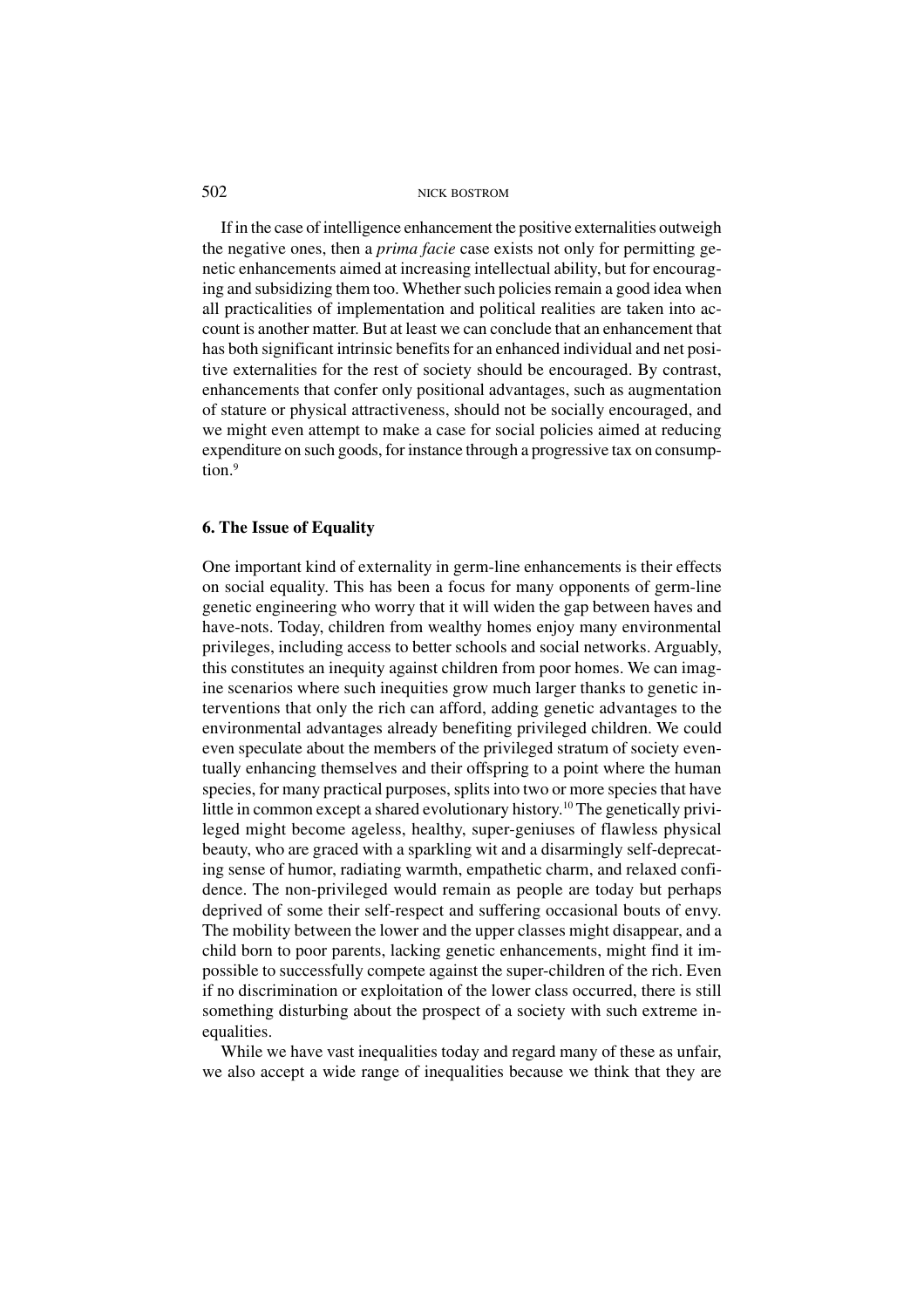deserved, have social benefits, or are unavoidable concomitants to free individuals making their own and sometimes foolish choices about how to live their lives. Some of these justifications can also be used to exonerate some inequalities that could result from germ-line engineering. Moreover, the increase in unjust inequalities due to technology is not a sufficient reason for discouraging the development and use of the technology. We must also consider its benefits, which include not only positive externalities but also intrinsic values that reside in such goods as the enjoyment of health, a soaring mind, and emotional well-being.

We can also try to counteract some of the inequality-increasing tendencies of enhancement technology with social policies. One way of doing so would be by widening access to the technology by subsidizing it or providing it for free to children of poor parents. In cases where the enhancement has considerable positive externalities, such a policy may actually benefit everybody, not just the recipients of the subsidy. In other cases, we could support the policy on the basis of social justice and solidarity.

Even if all genetic enhancements were made available to everybody for free, however, this might still not completely allay the concern about inequity. Some parents might choose not to give their children any enhancements. The children would then have diminished opportunities through no fault of their own. It would be peculiar, however, to argue that governments should respond to this problem by limiting the reproductive freedom of the parents who wish to use genetic enhancements. If we are willing to limit reproductive freedom through legislation for the sake of reducing inequities, then we might as well make some enhancements obligatory for all children. By requiring genetic enhancements for everybody to the same degree, we would not only prevent an increase in inequalities but also reap the intrinsic benefits and the positive externalities that would come from the universal application of enhancement technology. If reproductive freedom is regarded as too precious to be curtailed, then neither requiring nor banning the use of reproductive enhancement technology is an available option. In that case, we would either have to tolerate inequities as a price worth paying for reproductive freedom or seek to remedy the inequities in ways that do not infringe on reproductive freedom.

All of this is based on the hypothesis that germ-line engineering would in fact increase inequalities if left unregulated and no countermeasures were taken. That hypothesis might be false. In particular, it might turn out to be technologically easier to cure gross genetic defects than to enhance an already healthy genetic constitution. We currently know much more about many specific inheritable diseases, some of which are due to single gene defects, than we do about the genetic basis of talents and desirable qualities such as intelligence and longevity, which in all likelihood are encoded in complex constellations of multiple genes. If this turns out to be the case, then the trajectory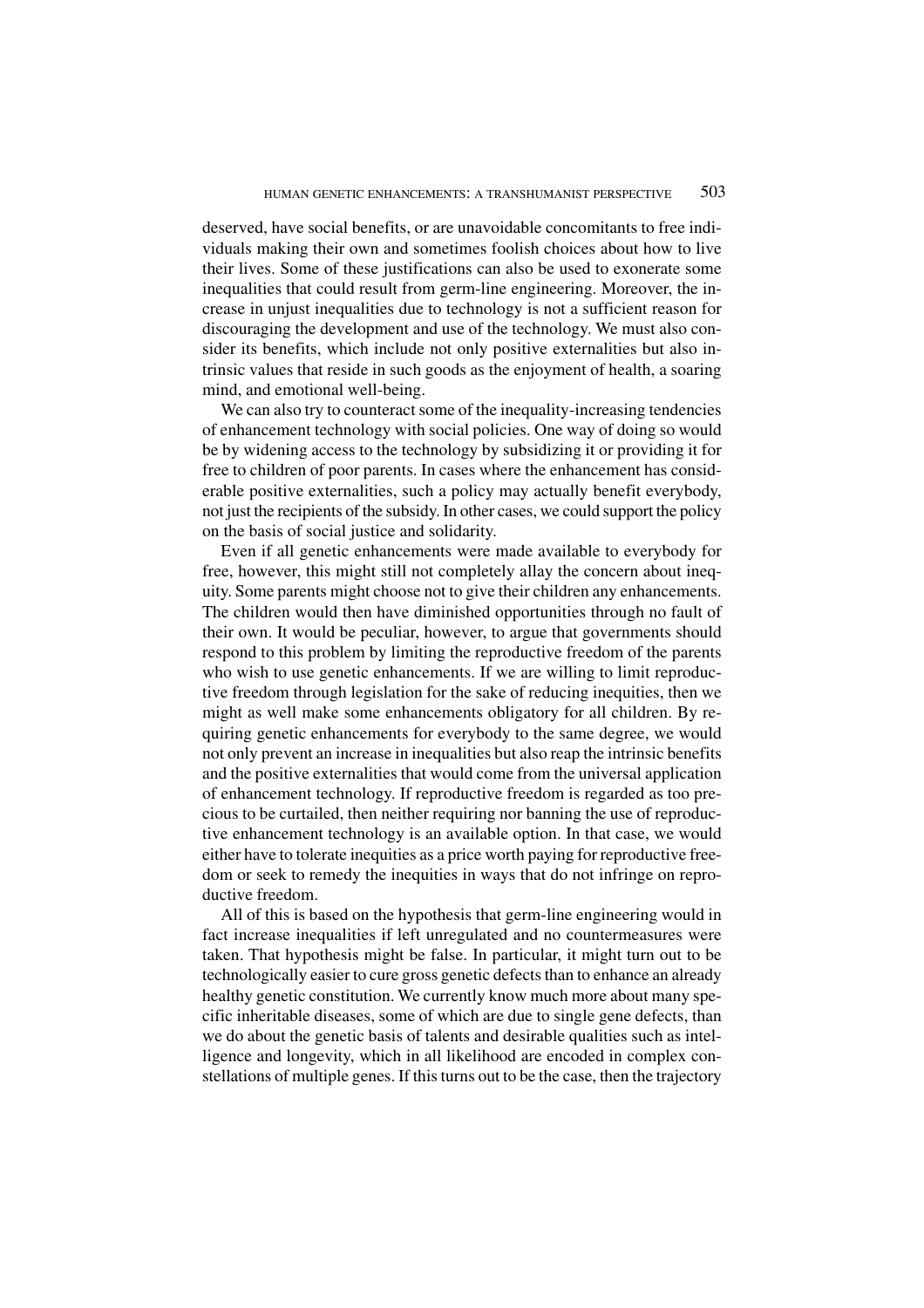of human genetic enhancement may be one in which the first thing to happen is that the lot of the genetically worst-off is radically improved, through the elimination of diseases such as Tay Sachs, Lesch-Nyhan, Downs Syndrome, and early-onset Alzheimer's disease. This would have a major leveling effect on inequalities, not primarily in the monetary sense, but with respect to the even more fundamental parameters of basic opportunities and quality of life.

## **7. Are Germ-Line Interventions Wrong Because They Are Irreversible?**

Another frequently heard objection against germ-line genetic engineering is that it would be uniquely hazardous because the changes it would bring are irreversible and would affect all generations to come. It would be highly irresponsible and arrogant of us to presume that we have the wisdom to make decisions about what should be the genetic constitutions of people living many generations hence. Human fallibility, on this objection, gives us good reason not to embark on germ-line interventions. For our present purposes, we can set aside the issue of the safety of the procedure, understood narrowly, and stipulate that the risk of medical side-effects has been reduced to an acceptable level. The objection under consideration concerns the irreversibility of germ-line interventions and the lack of predictability of its long-term consequences; it forces us to ask if we possess the requisite wisdom for making genetic choices on behalf of future generations.

Human fallibility is not a conclusive ground for resisting germ-line genetic enhancements. The claim that such interventions would be irreversible is incorrect. Germ-line interventions can be reversed by other germ-line interventions. Moreover, considering that technological progress in genetics is unlikely to grind to an abrupt halt any time soon, we can count on future generations being able to reverse our current germ-line interventions even more easily than we can currently implement them. With advanced genetic technology, it might even be possible to reverse many germ-line modifications with somatic gene therapy, or with medical nanotechnology.11 Technologically, germ-line changes are perfectly reversible by future generations.

It is possible that future generations might choose to retain the modifications that we make. If that turns out to be the case, then the modifications, while not irreversible, would nevertheless not actually be reversed. This might be a good thing. The possibility of permanent consequences is not an objection against germ-line interventions any more than it is against social reforms. The abolition of slavery and the introduction of general suffrage might never be reversed; indeed, we hope they will not be. Yet this is no reason for people to have resisted the reforms. Likewise, the potential for everlasting consequences, including ones we cannot currently reliably forecast, in itself constitutes no reason to oppose genetic intervention. If immunity against horrible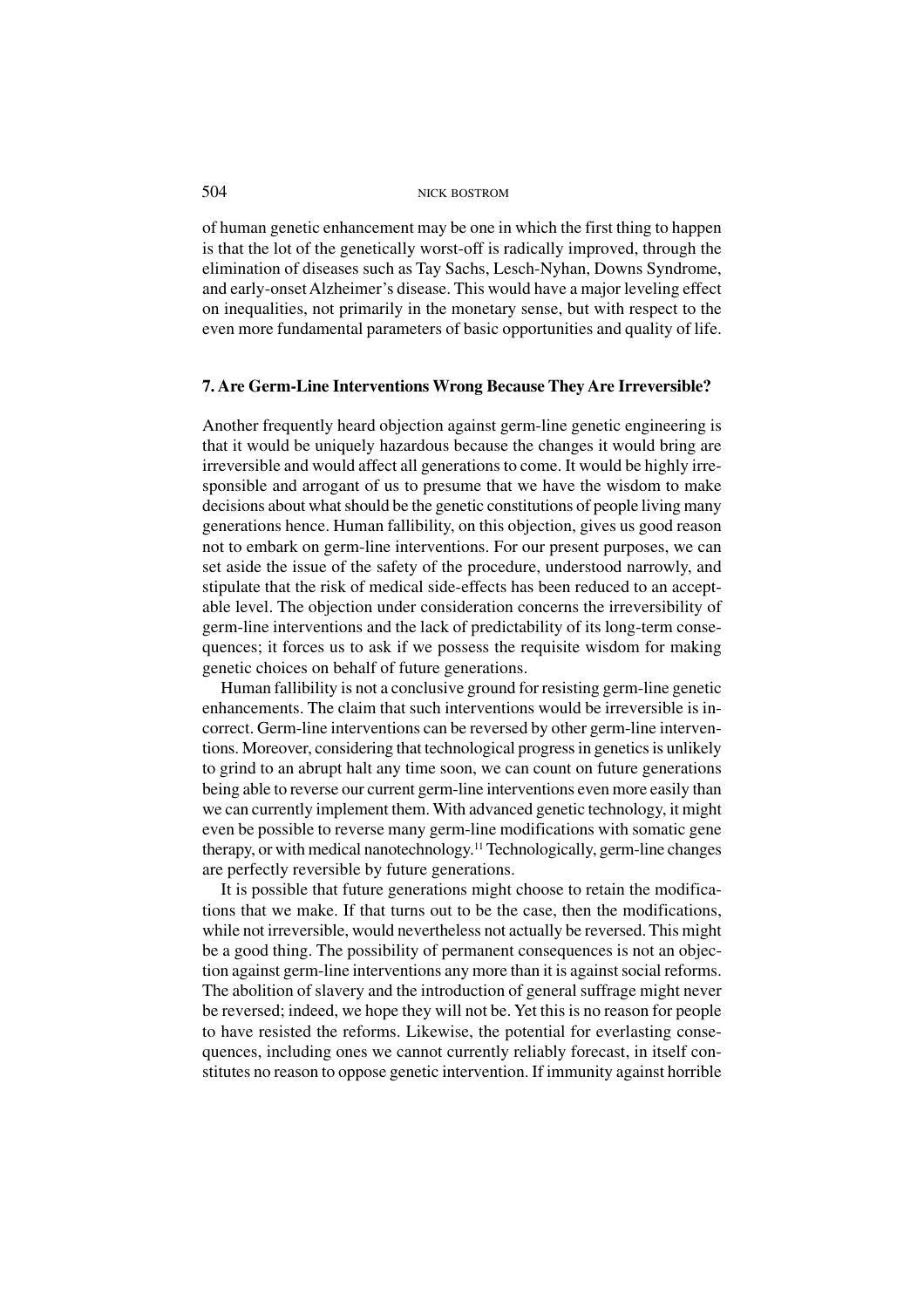diseases and enhancements that expand the opportunities for human growth are passed on to subsequent generations *in perpetuo*, it would be a cause for celebration, not regret.

There are some kinds of changes that we need be particularly careful about. They include modifications of drives and motivations of our descendants. For example, there are obvious reasons why we might think it worthwhile to seek to reduce propensity of our children to violence and aggression. We would have to take care, however, that we do not do this in a way that would make future people overly submissive or complacent. We can conceive of a dystopian scenario along the lines of *Brave New World*, in which people are leading shallow lives but have been manipulated to be perfectly content with their sub-optimal existence. If the people transferred their shallow values to their children, humanity could get permanently stuck in a not-very-good state, having foolishly changed itself to lack any desire to strive for something better. This outcome would be dystopian because a permanent cap on human development would destroy the transhumanist hope of exploring the post-human realm. Transhumanists therefore place an emphasis on modifications which, in addition to promoting human well-being, also open more possibilities than they close and which increase our ability to make subsequent choices wisely. Longer active lifespans, better memory, and greater intellectual capacities are plausible candidates for enhancements that would improve our ability to figure out what we ought to do next. They would be a good place to start.12

# **Notes**

- 1. See Eric K. Drexler, *Nanosystems: Molecular Machinery, Manufacturing, and Computation* (New York: John Wiley & Sons, Inc., 1992); Ray Kurzweil, *The Age of Spiritual Machines: When Computers Exceed Human Intelligence* (New York: Viking, 1999); Hans Moravec, *Robot: Mere Machine to Transcendent Mind*. (New York: Oxford University Press, 1999).
- 2. See Robert A. Freitas Jr., *Nanomedicine, Volume 1: Basic Capabilities* (Georgetown, Tex.: Landes Bioscience, 1999).
- 3. See Robert Ettinger, *The Prospect of Immortality* (New York: Doubleday, 1964); James Hughes, "The Future of Death: Cryonics and the Telos of Liberal Individualism," *Journal of Evolution and Technology* 6 (2001).
- 4. See Eric K. Drexler, *Engines of Creation: The Coming Era of Nanotechnology* (London: Fourth Estate, 1985).
- 5. See David Lewis, "Dispositional Theories of Value," *Proceedings of the Aristotelian Society Supp.* 63, pp. 113–37 (1989).
- 6. See Erik Parens, ed., *Enhancing Human Traits: Ethical and Social Implications*. (Washington, D. C: Georgetown University Press, 1998).
- 7. See Leon Kass, *Life, Liberty, and Defense of Dignity: The Challenge for Bioethics* (San Francisco: Encounter Books, 2002).
- 8. See Jonathan Glover, *What Sort of People Should There Be?* (New York: Penguin, 1984); Gregory Stock, *Redesigning Humans: Our Inevitable Genetic Future* (New